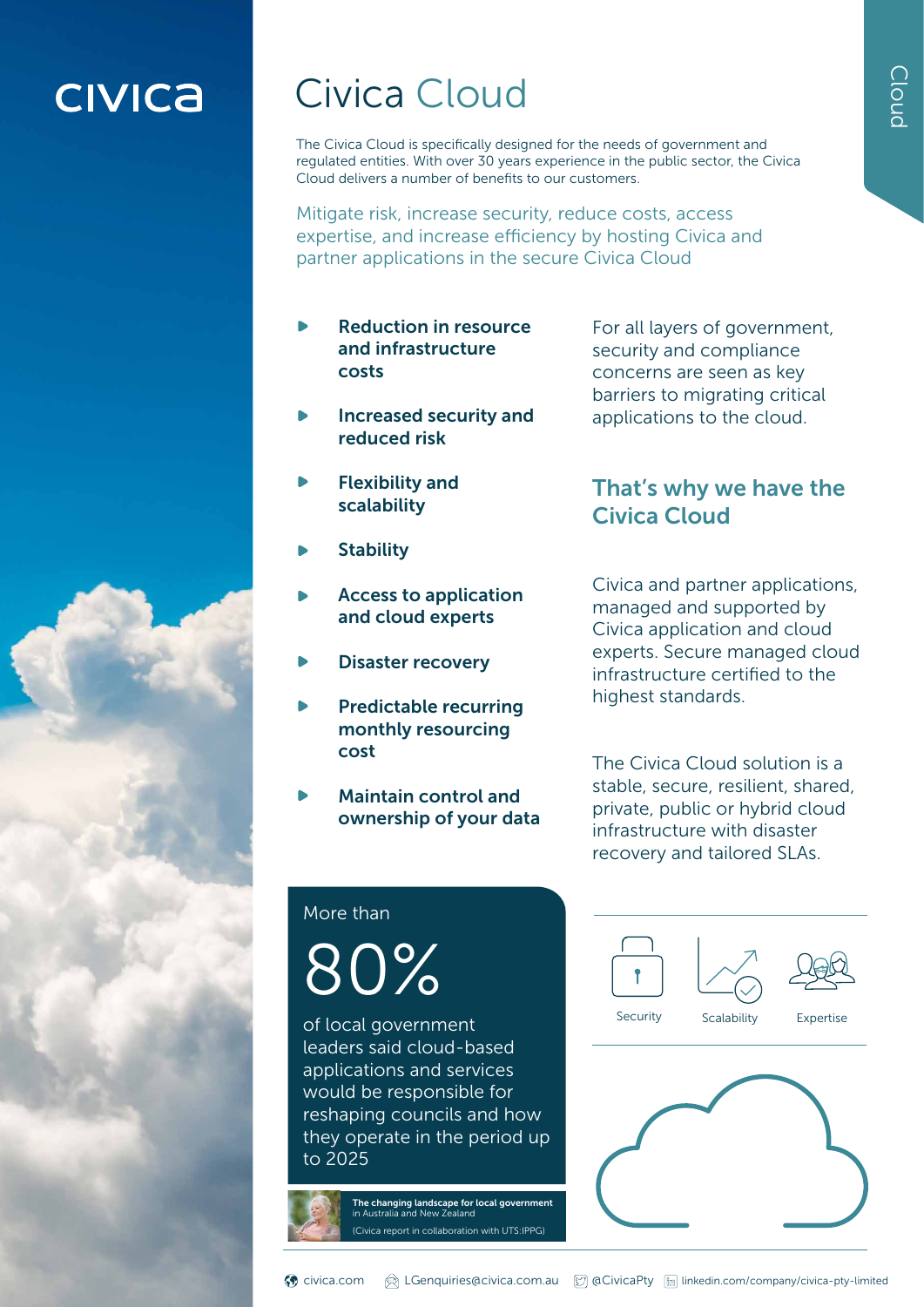# **CIVICA** Civica Cloud



# Security

We're fully compliant when it comes to holding local government data, with servers in geographically and climactically stable locations.

We've been working with local government across Australia and New Zealand for over 40 years, our systems are 100% compliant with government data regulations, and hold the latest security accreditations.



# **Scalability**

#### Why buy a swimming pool to hold a bucket full of water?

Civica's Cloud allows you to scale your use based on exactly what you need, when you need it. Save on unnecessary infrastructure costs with the instant capability to scale up or down usage as required.



# Expertise

#### Who better to host and manage Civica applications and provide expert support?

Our people are not only experts in cloud, but in our own applications, and the needs of government and regulated entities. You can rely not just on our local team but our global team of cloud experts who manage Cloud offerings across Australia, New Zealand, the United Kingdom, Singapore and the USA.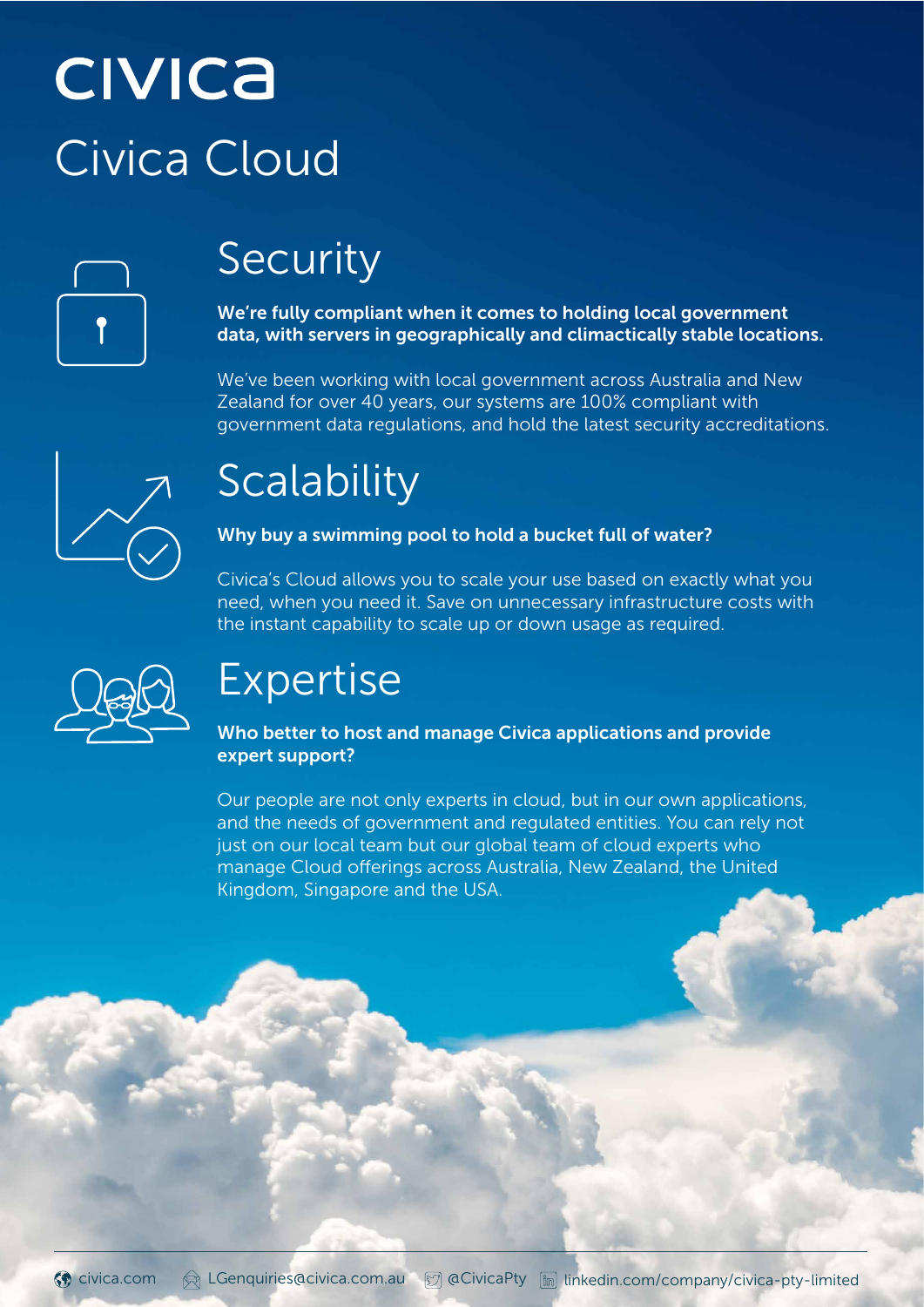### Six reasons to consider Civica Cloud

#### 1. Risk



In an environment of enhanced cyber security threats, safeguarding your data is paramount, and we understand the sensitivities of government data in particular. Civica's Cloud offers a point to point for enhanced connectivity without performance degradation caused by internet contention.

Civica's servers are all in geographically and climactically stable locations, so if there's a natural disaster or physical attack on your systems, you're covered.

#### 2. Resources



Removing the need for expensive assets and in-house expertise, Civica's Secure Managed Cloud gives you the freedom to leverage our modern and stable infrastructure to achieve your goals.

With the ability to scale up or down services based on your requirements, while offering a predictable monthly cost, we aim to take the headache out of resourcing.

#### 3. People



### 4. Compliance



- ISO 27001, ISO 9001, ISO 14001, SSAE 16/ISAE 3402 SOC 1 Type 2, PCI-DSS and members of the Australian Government DC Facilities Supplies panel standards

### 5. Accountability

Once you've made to the decision to go with the Civica Cloud, Civica becomes accountable to deliver a smooth and efficient service, rather than handing the reigns over to you to manage your own systems.

Having our team responsible for your systems also helps with issues caused by single user error in cases where organisations have a single person, or small team, responsible for their systems.

### 6. Simplicity



Perhaps the most important point of them all, we're here to make your day to day operations easier.

We provide this service to take away risk, hassle and unpredictable costs, in order to help you get the most out of our applications.